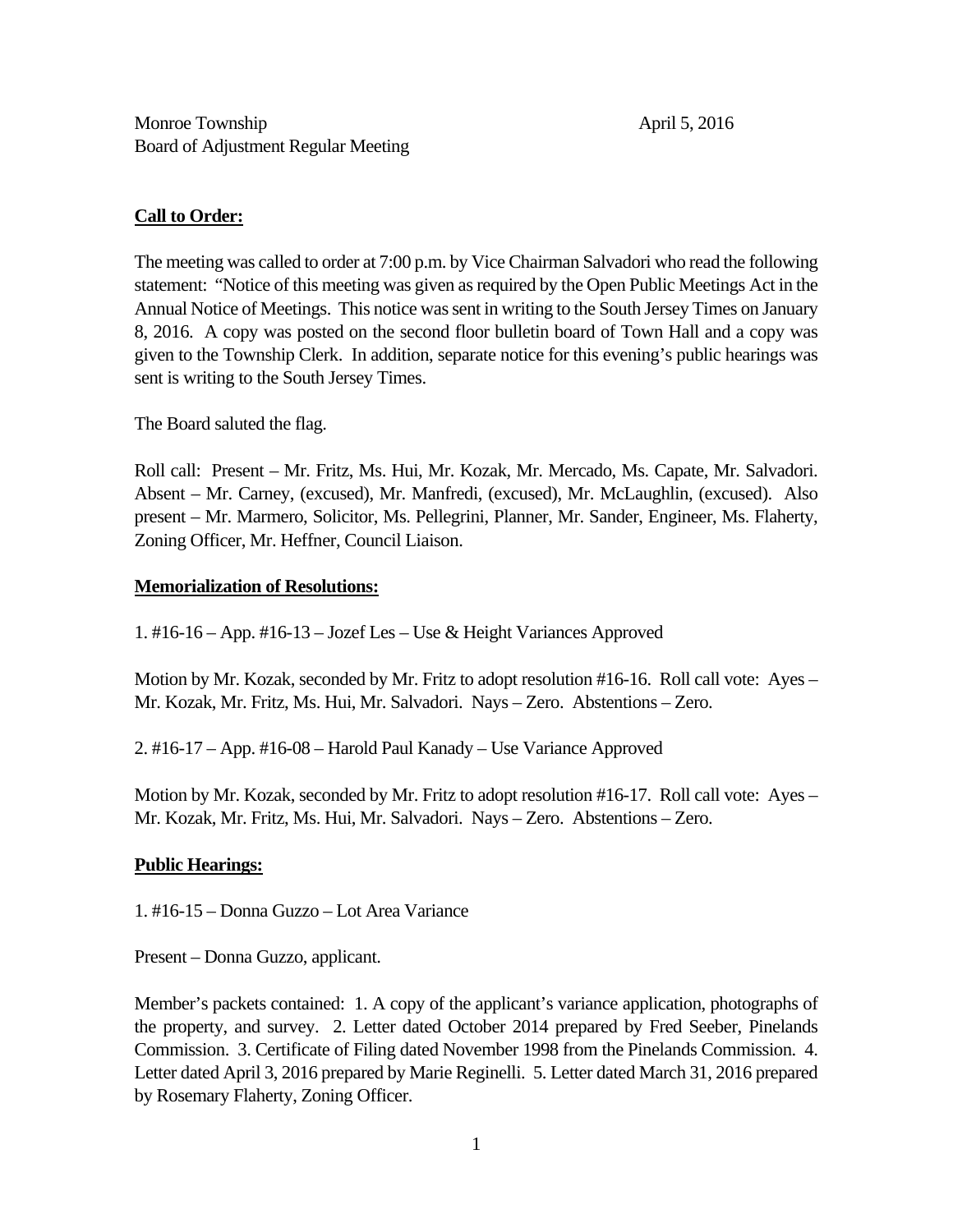Monroe Township April 5, 2016 Board of Adjustment Regular Meeting

### **Public Hearings: (continued)**

#### 1. #16-15 – Donna Guzzo (continued)

The applicant is requesting a lot area variance in order to be allowed to build one single family home on a 16,000 square foot parcel. The property is located at Sunset and Evergreen Avenues, also known as Block 8812, Lots 33, 34, 35 in the RG-MR Zoning District.

Ms. Guzzo was sworn in by Mr. Marmero. Ms. Guzzo stated that she was before the Board for a lot area variance. Mr. Salvadori asked Mrs. Farrell if the application can be deemed complete. Mrs. Farrell replied that it could be deemed complete. Motion by Mr. Kozak, seconded by Mr. Fritz to deem application #16-15 complete. Voice vote; all ayes, motion passed. Ms. Guzzo testified that she needs a lot area variance in order to be allowed to build one single family home on property she owns in the Victory Lakes area. She stated that she recently purchased Lot 34 and offered to purchase Lots 36, 37, and 38 in the past from the property owner who never responded to her letters of interest. Just this past week after receiving notice of tonight's hearing, the owner of those lots contacted her through their realtor who indicated the owner would sell those lots for \$50,000.00. Ms. Guzzo stated that she purchased Lot 34 for \$1500.00 and offered to pay the owner \$2500.00 per lot as that is what the appraisal is for each lot. The realtor stated she would get back to her but Ms. Guzzo did not hear from her again.

Ms. Flaherty reviewed her letter for the Board. She stated that the Pinelands is requiring the applicant to purchase and redeem a quarter Pinelands credit which will be a condition of approval for receiving a Zoning Permit. Also the applicant must consolidate the lots which is a condition of approval as well. The recorded deed of consolidation must be submitted to our office and the Pinelands. Ms. Flaherty stated that she included examples of other lots in the area with single family homes that are even smaller in lot area than the lot Ms. Guzzo is proposing so it isn't out of the ordinary to have smaller lots in this area. She also stated that the applicant will be required to install sidewalk or request a waiver and pay the sidewalk contribution of \$3,000.00.

Mr. Kozak asked if the property has public water and sewer. Ms. Guzzo stated that public water and sewer is available to the property. Mr. Marmero asked what the applicant's intent was with regard to the sidewalk. Ms. Guzzo stated that there isn't any other sidewalks in the area but they will install the sidewalk if required. Mr. Kozak commented that since there aren't any sidewalks in the lakes area it seemed foolish to have one there that doesn't go anywhere. He thought it might be better to maybe lower the amount of the required contribution in lieu of installing the sidewalk that way the town would still get a contribution and there wouldn't be a sidewalk that doesn't go anywhere. There was some discussion on the matter with Mr. Heffner stating that the Board shouldn't reduce the amount of the contribution and that sidewalks are needed because in the future the kids from that area will be walking to Whitehall School. Ms. Guzzo commented that if she didn't have to purchase the Pinelands credit she would make the sidewalk contribution in lieu but at this time it's cheaper for her to install the sidewalk.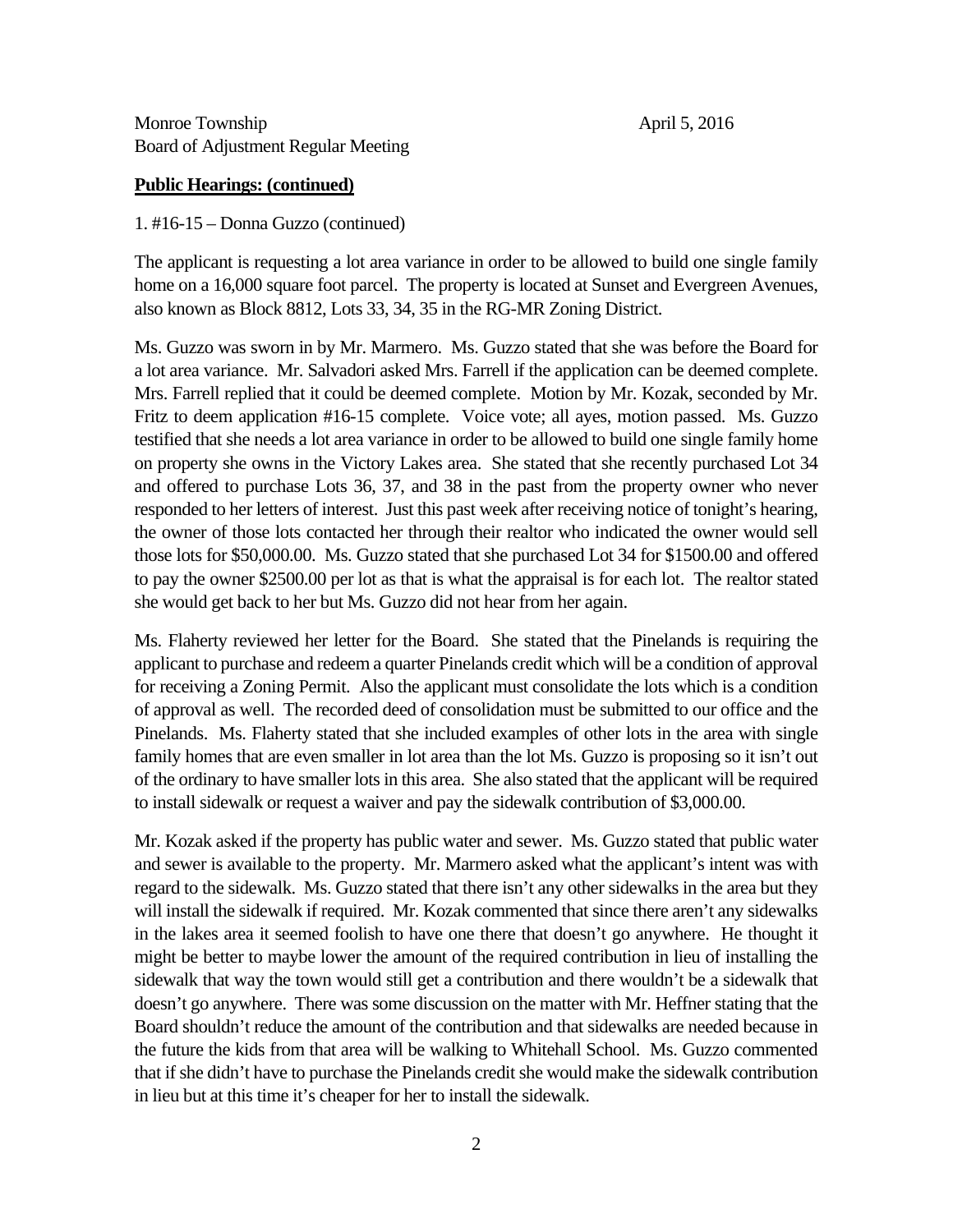Monroe Township April 5, 2016 Board of Adjustment Regular Meeting

### **Public Hearings: (continued)**

1. #16-15 – Donna Guzzo (continued)

Mr. Marmero stated that the resolution will state the applicant must install the sidewalks or make the contribution this way if she changes her mind before the Certificate of Occupancy is issued she can request the waiver and make the contribution. Ms. Guzzo commented that she has already contacted her attorney with regard to consolidating the three lots.

Motion passed to open the hearing to the public. There being none, motion passed to close the hearing to the public.

Motion by Mr. Fritz, seconded by Mr. Mercado to grant the lot area variance subject to the following conditions: installation of sidewalk or the contribution of \$3,000.00 in lieu, consolidation of the three lots, and the purchase of the quarter Pinelands credit prior to a Zoning Permit being issued. Roll call vote: Ayes – Mr. Fritz, Mr. Mercado, Ms. Hui, Mr. Kozak, Ms. Capate, Mr. Salvadori. Nays – Zero. Abstentions – Zero.

2. #1843 & #465-SP – Redgil, LLC – Minor Subdivision & Prelim. & Final Major Site Plan

Present – Robert Mintz, applicant's attorney.

Mr. Mintz introduced himself as the applicant's attorney. He commented that his client is aware that there are only six members of the Board present this evening. He noted that one of their variance request requires five affirmative votes therefore they would like to request the hearing be rescheduled to the next meeting when there is a full Board and so they do not have to give any additional public notice. Mr. Mintz commented that they do have their professionals present this evening so if any members of the public present for the hearing want to meet with them across the hall to see the plan and comment on their concerns they would be happy to meet with them. Mrs. Farrell announced to the public present that the applicant's hearing is rescheduled to the April 19, 2016 meeting at 7:00 p.m. and that no further notice will be sent to them.

Motion by Mr. Fritz, seconded by Ms. Capate to grant the postponement of the hearing to the April 19, 2016 meeting. Voice vote; all ayes, motion passed.

### **Public Portion:**

Motion passed to open the meeting to the public. There being none, motion passed to close the hearing to the public.